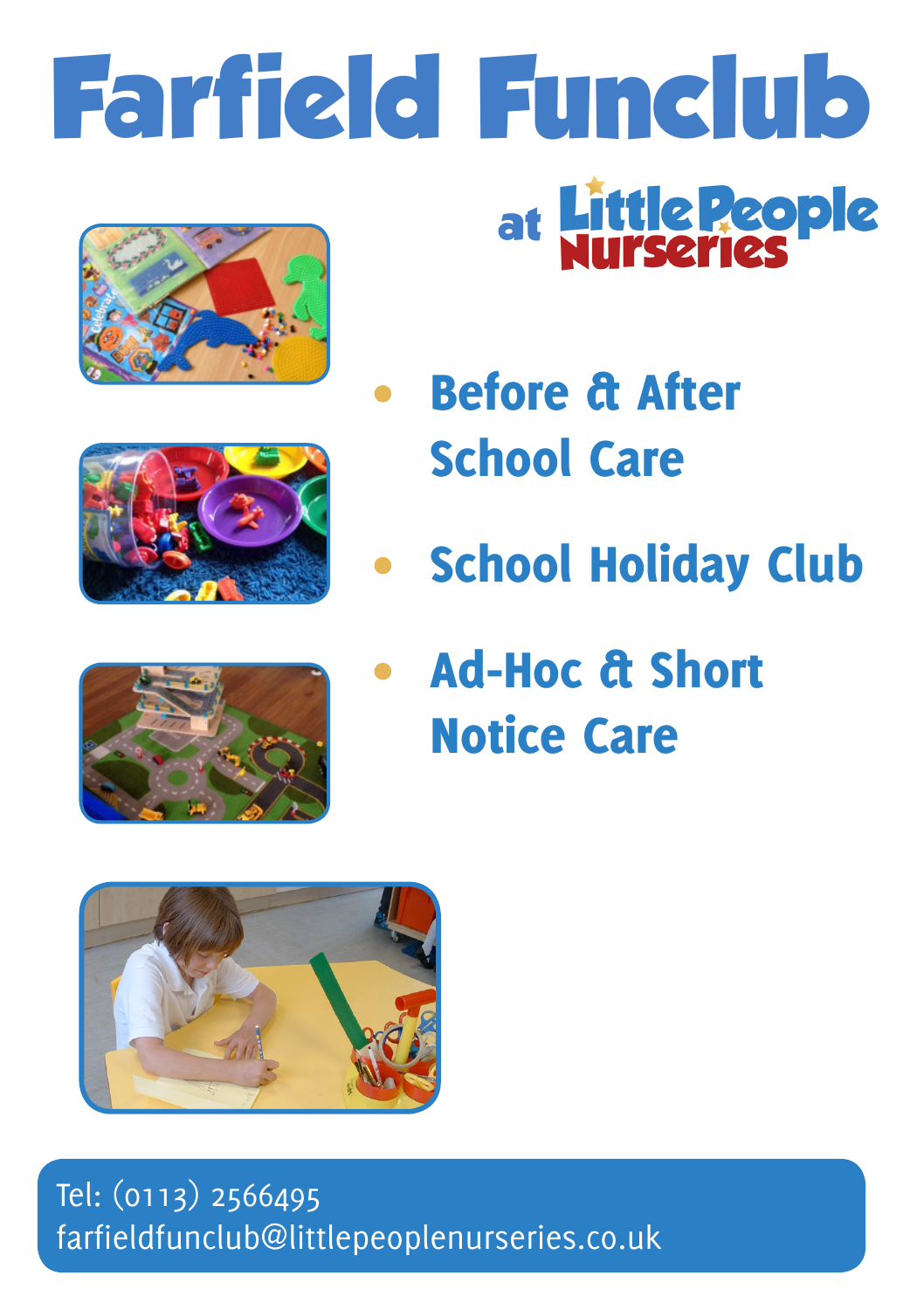# Activites, Times & Sessions

The building is spacious and bright with many different areas to ensure your child can make the most of their time with us.

#### Cubs Room

There is a separate space for our younger children, who are new to full time school and may need a bit of extra reassurance as they settle into their new exciting surroundings. This room has activities and toys geared towards the Early Years Foundation Stage and also have direct access to a sectioned outdoor play area. Whilst this area will remain a base for the younger children, they are also welcome to move around the setting freely as their confidence and friendships grow.

#### Lions Room

Particularly popular with the older children, the room has a Playstation Pod with a comfy sofa for the children who wish to play video games. There is pool table and air hockey for the more competitive children, along with a wide variety of board games.

### Our Staff Team

We are very proud of our dedicated staff team in Funclub. We employ a combination of mature experienced team members, to enthusiastic trainees who can achieve a formal qualification with us. Many of our team are understanding parents themselves and will be happy to speak to you about the service we offer.

#### The Key Practitioner System

To ensure you and your child receive the personal attention you need we follow a Key Practitioner system in Funclub. This means that when you start you will be introduced to a member of our team who will take special responsibility for your child and wherever possible it will be the same person who takes your child, and collects your child from school, developing a strong relationship with you and your child for a high level of communication between us, school and you.

### Homework

If you would particular like your child to complete their homework at Funclub please speak to your child's Key Person and they will encourage your child to do this, they can also liaise with your child's teacher on your behalf should you wish.

Children in Reception continue to follow the EYFS Framework, meaning they learn through play, this is observed at Funclub by their Key Person and they are encouraged to take part in activities to promote their development.

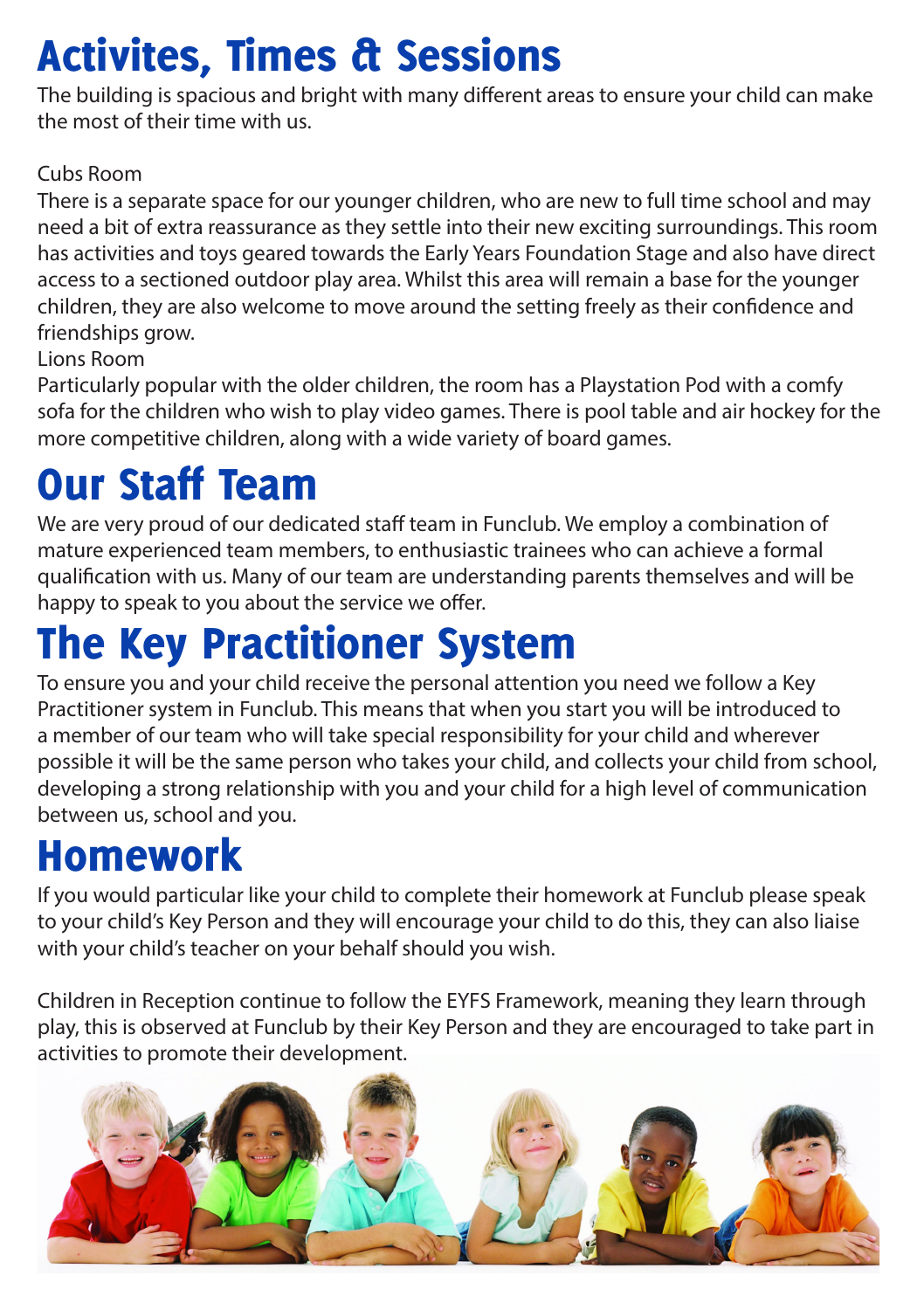# Outdoor Play

After a long day in the classroom we recognise that children enjoy burning off that excess energy outdoors. We have plenty of purpose built outdoor space for the children to run, laugh and play, including full access to the schools extensive grounds & cycle track!

### Meal Times

We offer breakfast and afternoon tea at Funclub. Breakfast is offered from 7.30am up until 8.15am. We recognise that some children come out of school hungry, whilst others are much more interested in having a run around and playtime, before they sit down for a snack. For this reason Afternoon tea is served throughout the session, as and when requested by the children, up until 5pm. Table manners are encouraged and mealtimes are a sociable and enjoyable experience.

#### **Breakfast**

If your day starts early it may give you an extra few minutes at home knowing your child can enjoy a relaxed breakfast with us. We offer a healthy breakfast of a choice of cereals, (not chocolate or sugar coated) followed by fresh wholemeal toast. To drink there's a choice of fruit juice, milk or water. We think breakfast is a sociable time, there's a relaxed atmosphere, with the children encouraged to serve themselves (if they are able) and chat with their friends before a busy day at school.

#### **Afternoon Tea**

After a busy day of study, your child is likely to want a substantial snack to keep them going until their evening meal. We offer an Afternoon Tea when your child finishes school. The children eat with their peers, teatime is a sociable and enjoyable chance for your child to wind down after a busy day. There is a choice of snacks such as assorted sandwiches with a choice of fillings, wraps, crackers with cheese, salad and fruit. Menus are displayed on the Parents Notice Board.

## School Holiday Club

During the School Holidays we have Funclub is open to all children, regardless of the school they attend. It's great chance for children to catch up with old friends and keep busy throughout the holiday periods.

Each day (or in the case of the Summer Holidays, each week) has a theme, such as circus day, sports day, movie day and arts & crafts day. These themes are decided with the help of the Children to ensure it is of interest. Many activities are on offer throughout the holidays like chicken hatching, a portable bowling alley, a bouncy castle, games, races and planned challenges. The children have access to indoors and out as we operate activities indoors include baking, table top games such as cards and a wide variety of arts & crafts.

For Holidays we continue to provide breakfast and afternoon tea, and you are required to bring a packed lunch for lunchtime. There is a choice of snacks for afternoon tea such as Jacket Potatoes with a choice of fillings, Assorted Sandwiches, Pizza, Cheese/Sausages rolls and Soup. There is also plenty of fresh fruit available every day and a choice of deserts.